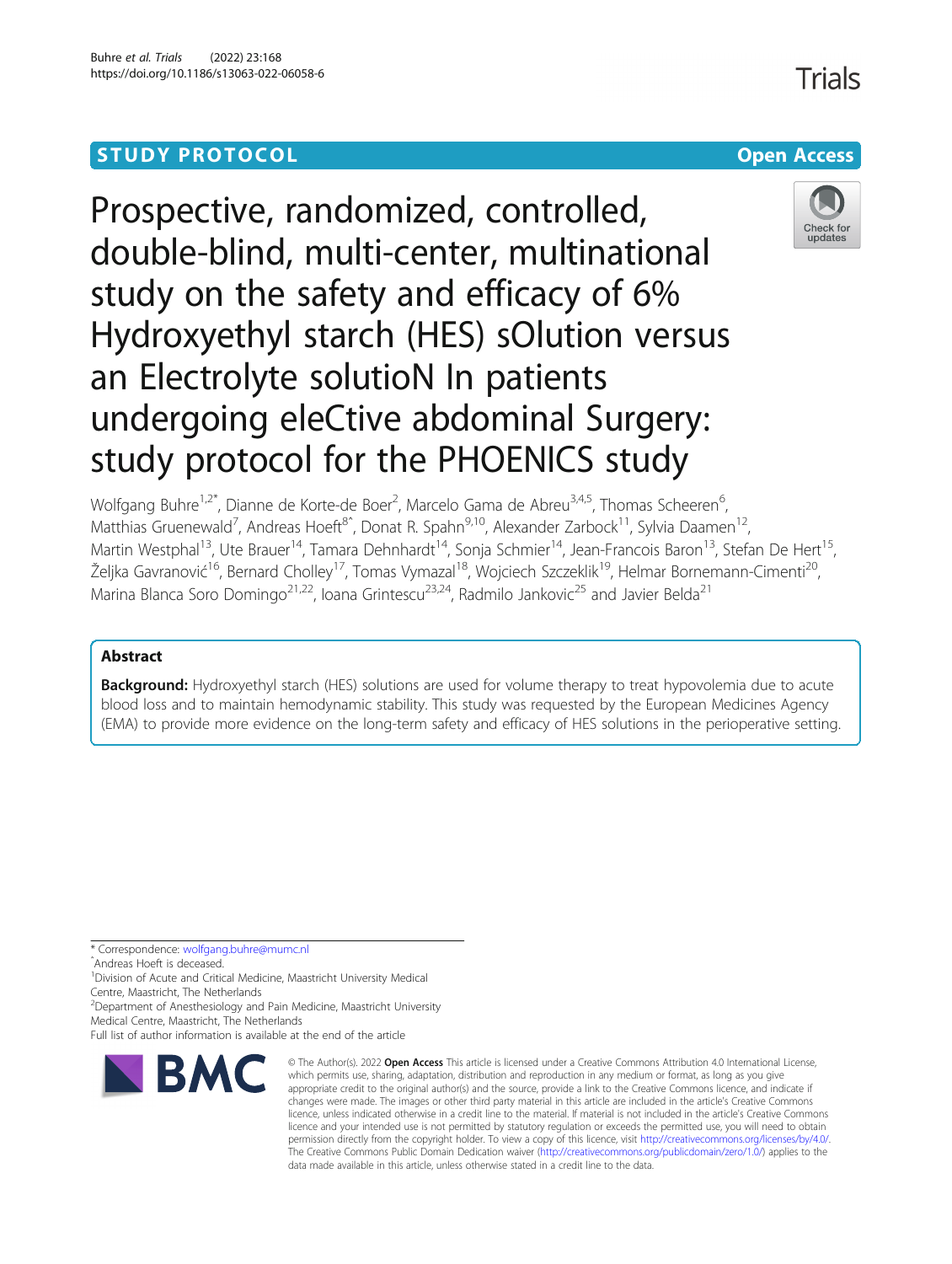Methods: PHOENICS is a randomized, controlled, double-blind, multi-center, multinational phase IV (IIIb) study with two parallel groups to investigate non-inferiority regarding the safety of a 6% HES 130 solution (Volulyte 6%, Fresenius Kabi, Germany) compared with a crystalloid solution (Ionolyte, Fresenius Kabi, Germany) for infusion in patients with acute blood loss during elective abdominal surgery. A total of 2280 eligible patients (male and female patients willing to participate, with expected blood loss ≥ 500 ml, aged > 40 and ≤ 85 years, and ASA Physical status II–III) are randomly assigned to receive either HES or crystalloid solution for the treatment of hypovolemia due to surgery-induced acute blood loss in hospitals in up to 11 European countries. The dosing of investigational products (IP) is individualized to patients' volume needs and guided by a volume algorithm. Patients are treated with IP for maximally 24 h or until the maximum daily dose of 30 ml/kg body weight is reached.

The primary endpoint is the treatment group mean difference in the change from the pre-operative baseline value in cystatin-C-based estimated glomerular filtration rate (eGFR), to the eGFR value calculated from the highest cystatin-C level measured during post-operative days 1-3. Further safety and efficacy parameters include, e.g., combined mortality/major post-operative complications until day 90, renal function, coagulation, inflammation, hemodynamic variables, hospital length of stay, major post-operative complications, and 28-day, 90-day, and 1-year mortality.

**Discussion:** The study will provide important information on the long-term safety and efficacy of HES 130/0.4 when administered according to the approved European product information. The results will be relevant for volume therapy of surgical patients.

Trial registration: EudraCT [2016-002162-30.](https://www.clinicaltrialsregister.eu/ctr-search/trial/2016-002162-30/HR/) [ClinicalTrials.gov](http://clinicaltrials.gov) [NCT03278548](https://clinicaltrials.gov/ct2/show/NCT03278548?term=NCT03278548&draw=2&rank=1)

Keywords: Volume therapy, Colloids, Hydroxyethyl starch, HES, Surgery, Blood loss, Multi-center, Multinational, Double-blinded, Randomized controlled trial, Non-inferiority trial, Safety

#### Background

Hypovolemia is characterized by reduced circulating blood volume, which can be caused by a number of events, including blood loss due to surgery or trauma. Substantial loss of intravascular volume may lead to hemodynamic instability, tissue hypoperfusion, cellular hypoxia, organ damage, and ultimately death [\[1](#page-11-0)]. Accordingly, treatment aims at controlling further blood loss and restoring physiologic organ perfusion by providing infusion solutions targeting to match oxygen demands with delivery. While fluid therapy aims to substitute for protein-free fluid losses, the goal of volume therapy is substitution of blood volume, i.e., treatment of hypovolemia to maintain hemodynamics and vital functions [\[2](#page-11-0), [3\]](#page-11-0). Crystalloid solutions (composed of water and electrolytes) and colloid solutions (containing macromolecules such as hydroxyethyl starch (HES), gelatin, or albumin) are routinely used for volume therapy [[4\]](#page-11-0). While crystalloid solutions diffuse easily into the interstitial space, colloid solutions contain macromolecules, which are unable to pass intact semi-permeable biological membranes. In the surgical setting, an increased volume effect of colloids is observed compared to crystalloids [[5](#page-11-0)–[10](#page-11-0)]. This volume sparing effect is expected to reduce edema and associated complications  $[6-9]$  $[6-9]$  $[6-9]$  $[6-9]$ .

The most relevant indication for the administration of colloids is volume replacement in patients undergoing general surgical procedures [\[6](#page-11-0), [7](#page-11-0)]. Volume replacement

during surgery aims for prompt and goal-directed colloid administration to optimize hemodynamic variables and to prevent fluid overload. Perioperative volume therapy should be guided by treatment algorithms that primarily use flow- or pressure-based target variables for hemodynamic optimization [[9](#page-11-0)]. It has been demonstrated that post-operative outcomes may be improved with an algorithm-guided fluid administration; however, data are sparse [[10](#page-11-0)].

HES represents one of the most frequently used colloids for volume replacement [[11](#page-12-0)]. The HES-containing solution administered in this study, Volulyte 6% (HES 130/0.4), features a mean molecular weight of 130 kDa, a molar substitution of 0.38–0.45, and a substitution pattern of approximately 8:12.

Following the publication of investigator-initiated trials with methodological limitations indicating renal impairment and increased mortality upon HES administration in critically ill patients [[12](#page-12-0)–[14](#page-12-0)], the European Medicines Agency (EMA) started procedures to analyze the benefits and risks of HES-containing solutions. An Article 31 referral procedure (EMEA/H/A-31/1348) and an urgent union procedure under Article 107i of Directive 2001/ 83/EC (EMEA/H/A-107i/1376) for HES-containing medicinal products were initiated in 2012 and completed in 2013.

As part of the outcome of these referral procedures, the Marketing Authorization Holders of HES-containing solutions were requested to conduct, amongst others, a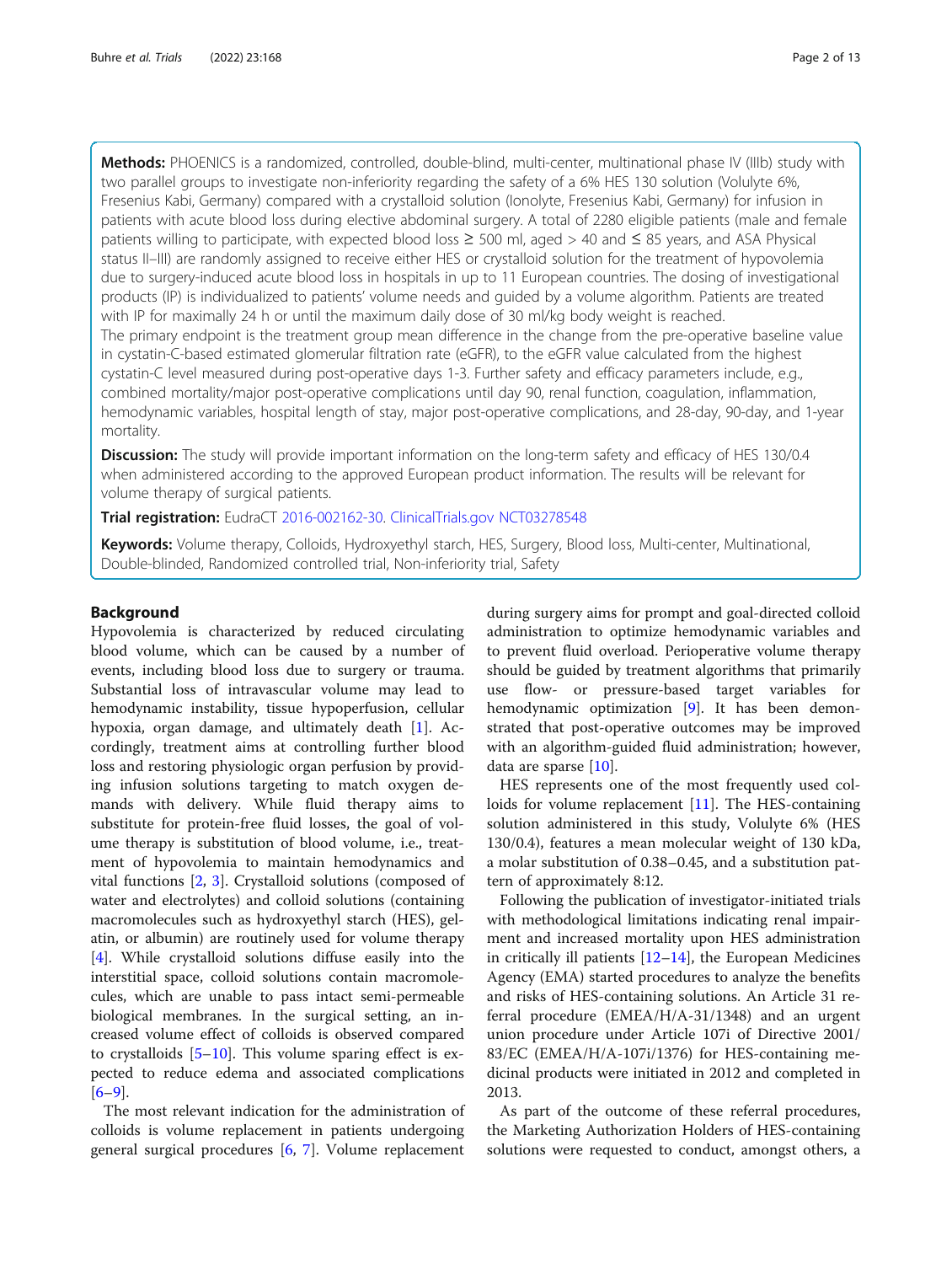phase IV clinical trial to demonstrate the long-term safety of HES-containing solutions with regard to renal failure and mortality as well as efficacy in the perioperative setting. Scientific advice was given by the EMA's Scientific Advice Working Party (SAWP) and adopted by the Committee for Medicinal Products for Human Use (CHMP) (EMA/CHMP/SAWP/544745/2014) regarding the design of this study. The current trial aims to study the elective abdominal surgery patients  $(> 40- \le$ 85 years of age, ASA II–III) with an increased risk for post-operative complications. Administration of HES will be performed in accordance with the recently approved European HES product information, which is partly different to the volume regimen in the recently published FLASH study [[15\]](#page-12-0). In the latter study, HES was used in patients with known risk factors (defined by an acute kidney risk index as an inclusion criterion) for the development of renal failure, and the dose limitations were not adhered to in a significant subset of patients. Consequently, 24% of patients in the HES group and 23% in the saline group had mild or moderate kidney dysfunction despite being a contraindication. In a recent multi-centric study in patients undergoing elective surgery, no signs for increased incidence of renal failure were found [\[16\]](#page-12-0). Moreover, a lower post-operative morbidity survey score was reported in a small-scale study when applying a goal-directed fluid management approach in surgical patients [\[17](#page-12-0)].

## Study objective

The primary objective of this study is to assess noninferiority regarding the safety of a 6% HES solution compared to an electrolyte solution in patients with acute blood loss during elective abdominal surgery. Secondary objectives are to further assess the efficacy and safety, e.g., combined mortality/major complications until day 90, renal function, coagulation parameters, inflammation, hemodynamic variables, length of hospital stay, major post-operative complications, and 28-day, 90-day, and 1-year mortality.

## Methods/design

## Trial design

PHOENICS is a prospective, randomized, controlled, double-blind, multi-center, multinational phase IV study (in the Czech Republic and Serbia phase IIIb) performed in two parallel groups aiming to assess the safety of a 6% HES solution (Volulyte 6%, Fresenius Kabi Deutschland GmbH, Germany) versus an electrolyte solution (Ionolyte, Fresenius Kabi Deutschland GmbH, Germany) for the treatment of hypovolemia caused by acute blood loss in elective abdominal surgery. A total of 2280 eligible patients are randomly assigned to receive either Volulyte 6% (HES group) or Ionolyte (crystalloid group) in a 1:1

ratio, stratified by site. To achieve normovolemia, volume therapy will be given according to the clinical algorithms defined by each site before patient recruitment.

## **Participants**

The study is conducted in a population of adult male and female patients > 40 and  $\leq$  85 years of age undergoing elective abdominal surgery with an expected blood loss of  $\geq$  500 ml. Eligible patients are patients with an ASA Physical status II–III and have to provide signed written informed consent to participate in this study. Women of childbearing potential must be tested negative for pregnancy (urine or serum) before inclusion. Reasons for exclusion are hypersensitivity to the active substances or to any of the other excipients of the investigational medicinal products, body weight  $\geq$  140 kg, sepsis, burns, renal impairment (AKIN stage  $\geq 1$  or chronic), acute and/or chronic renal replacement therapy (RRT), intracranial or cerebral hemorrhage, critically ill patients (typically admitted to the intensive care unit), hyperhydration, pulmonary edema, dehydration, hyperkalemia, severe hypernatremia, severe hyperchloremia, severely impaired hepatic function, congestive heart failure, severe coagulopathy, organ transplant patients, metabolic alkalosis, and simultaneous participation in another interventional clinical trial (drugs or medical devices studies). It is planned to activate study sites in up to 11 countries. A list of all participating sites is accessible at [ClinicalTrials.gov.](http://clinicaltrials.gov)

#### Investigational products (IPs)

The investigational test product Volulyte 6% (Fresenius Kabi Deutschland GmbH, Germany) is a clear to slightly opalescent, colorless to slightly yellow (trial samples are colorless) 6% 130/0.4 hydroxyethyl starch solution in an isotonic, fully balanced electrolyte solution. The investigational reference product Ionolyte (Fresenius Kabi Deutschland GmbH, Germany) is a clear and colorless, aqueous, fully balanced electrolyte solution. Ionolyte is considered a suitable comparator since it has the identical electrolyte composition as Volulyte 6%. Both products are licensed solutions for infusion provided in a 500-ml polyolefin bag (freeflex) with overwrap.

## Study phases

#### Enrollment (screening, randomization, and baseline)

Patients are screened within 1 week before surgery including verification of in- and exclusion criteria, demographic data, medical history, and anamnesis as well as the main indication for surgery, provision of informed consent, and pregnancy test in women of childbearing potential. The study starts with randomization (maximum of 1 day prior to surgery). After randomization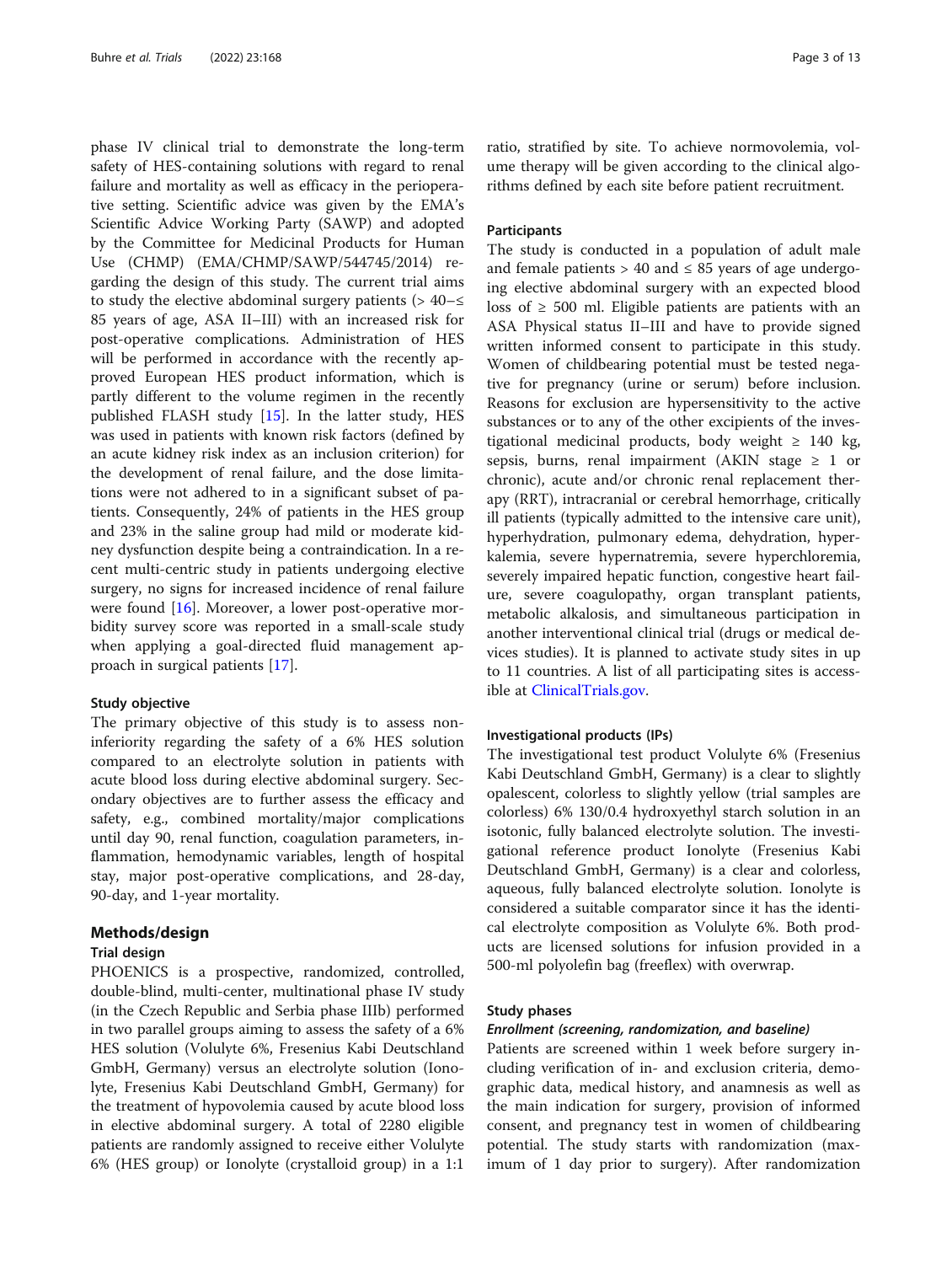and prior to induction of anesthesia, baseline variables will be determined (see Table [1\)](#page-4-0).

#### Treatment phase

During the treatment phase, IP is administered intravenously to treat hypovolemia caused by surgery-induced acute blood loss. The administration of the IP and all defined safety and efficacy parameters are documented in an electronic case record form (see Tables [1](#page-4-0) and [2](#page-7-0)). Perioperative IP administration has to be guided either by mean arterial pressure (MAP), stroke volume (SV), stroke volume variation (SVV), stroke volume index (SVI), or pulse pressure variation (PPV). The choice of the hemodynamic stabilization algorithm and the definition of volume responsiveness relies with the local investigator at each site at the beginning of the study but has to be followed for both groups during the whole study period within the study site.

The administration of IP starts during surgery and stops as soon as the patient is hemodynamically stabilized, but not exceeding the maximum daily IP dose of 30 ml  $kg^{-1}$  or the maximum treatment duration of 24 h.

As HES preparations for volume replacement rarely cause allergic reactions of varying severity, the first 10– 20 ml of IP is infused slowly. In case of an allergic reaction, the infusion is stopped immediately, and appropriate treatment will be initiated.

If the patient is hemodynamically not stabilized after completion of the treatment phase, crystalloid solutions and/or albumin are to be administered for further volume therapy. The choice of the respective solution is at the discretion of the treating physician and is documented in the electronic case report form (eCRF) including applied volume. If needed, transfusion of blood products can be performed throughout the study period; blood products should be given in accordance with the current ESA guideline, recommending a target hemoglobin concentration of 7–9 g/dl during active bleeding.

### Daily assessments

Patients are examined daily, including blood sampling, starting at POD 1 in the morning until POD 10 or hospital discharge, whatever occurs first. Safety and efficacy variables are recorded (see Tables [1](#page-4-0) and [2\)](#page-7-0).

## Follow-up (FU)

Patients are invited to the hospital for additional visits on day 28 ( $\pm$  5 days) and day 90 ( $\pm$  14 days) after surgery. The patients will be invited for these follow-up visits to the hospital, by a follow-up letter, e-mail, or call. Alternatively, a qualified person (nurse or physician) may visit the patient at home. At each of these visits, renal function by means of serum cystatin-C, serum

creatinine, cystatin-C-based and/or serum creatininebased estimated glomerular filtration rate (eGFR), AKIN, and RIFLE scores are assessed. In addition, the occurrence of new RRT, (serious) adverse events, major postoperative complications, mortality, length of stay (hospital and ICU), and fit for discharge are recorded (see Tables [1](#page-4-0) and [2\)](#page-7-0). One year after surgery  $(\pm 30 \text{ days})$ , mortality and renal outcome (i.e., new RRT after the 90-day visit) are re-assessed via a follow-up telephone call. Study phases and assessments are summarized in the PHOENICS study flow diagram (Table [1\)](#page-4-0).

## Concomitant medication

The following are the allowed concomitant medication/ therapy:

- Medication that is clinically required\* (except other volume replacement (colloids or crystalloids) therapy during IP treatment period) by decision of the treating physician.
- Vasoactive/inotropic treatment, starting earliest after third IP volume challenge.
- Basal infusion of crystalloid solution (up to 4 ml/kg/ h) as required. The choice of the crystalloid for the basal infusion and the required infusion rate is made by the treating physician.
- Crystalloid solutions or albumin, if clinically required, after achieving the maximum daily dose of 30 ml/kg IP or maximum IP treatment period of 24 h, whatever occurs first.
- If concomitant blood products are necessary, these should only be given according to the most current version of the ESA guideline on the management of severe perioperative bleeding, recommending a target hemoglobin concentration of 7–9 g/dl during active bleeding [\[20](#page-12-0)].

Administration of concomitant medication has to be provided via a separate infusion system independently from the IP infusion system. \* e.g. basal vasoactive medication and initial crystalloid infusion to compensate for the effects of anesthetics for hemodynamic stabilization after induction of anesthesia (e.g., low doses of vasopressors).

The following are not allowed concomitant medication:

- Any colloid (i.e., gelatin solutions, albumin, dextran, other HES solutions) during the treatment phase
- Synthetic colloids (i.e., gelatin solutions, dextran, and other HES solutions) after the treatment phase until hospital discharge
- Intravenous crystalloid solutions during treatment phase besides basal infusion (up to 4 ml<sup>-1</sup>kg<sup>-1</sup> h<sup>-1</sup>)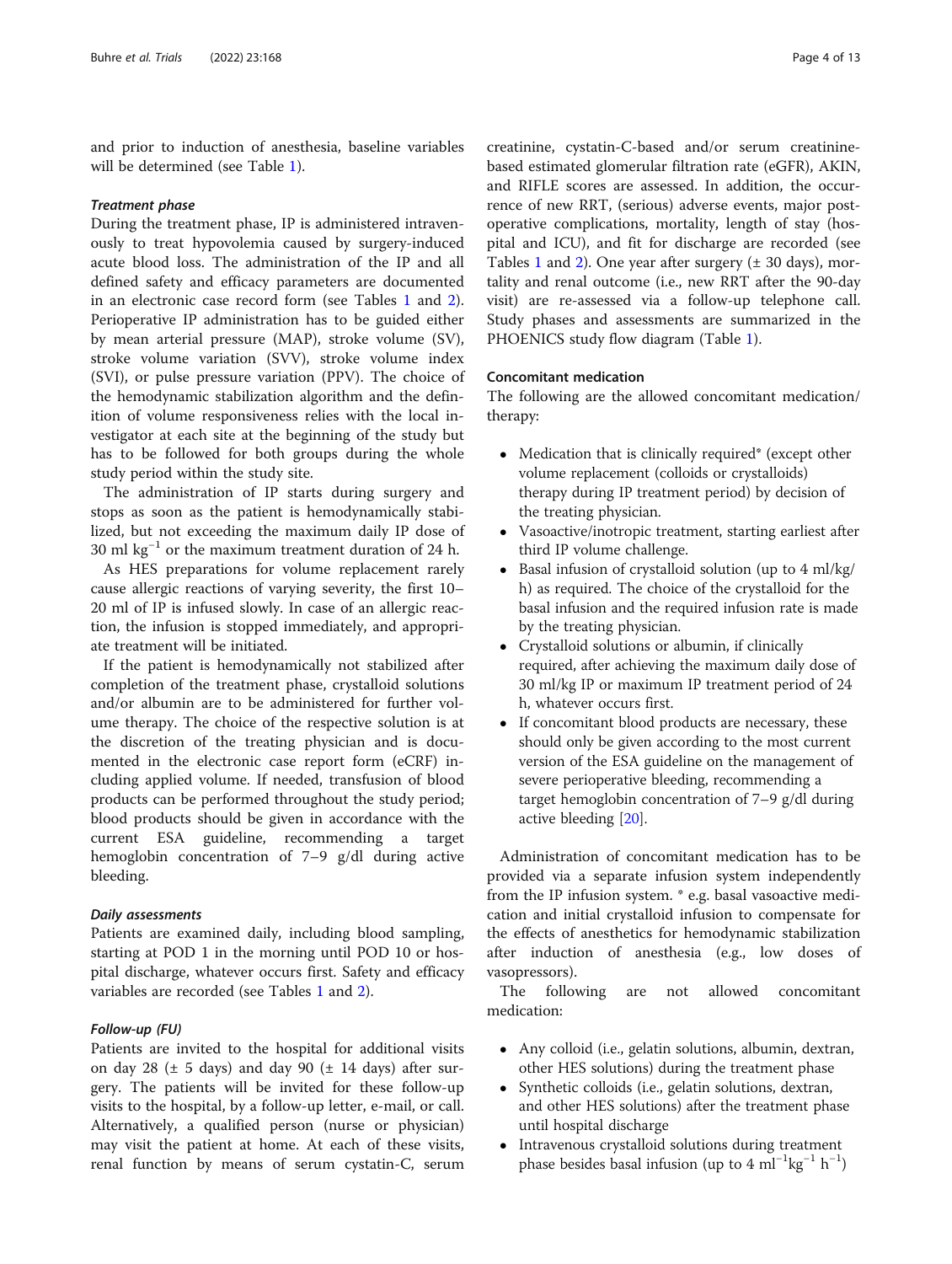<span id="page-4-0"></span>

| Table 1 PHOENICS study flow diagram                                                                                                                                                                                                                                                              |                                                  |                                                  |                                                                               |                        |                          |                             |                                     |                                                                                       |                                                                                        |                                                                                  |                                                |
|--------------------------------------------------------------------------------------------------------------------------------------------------------------------------------------------------------------------------------------------------------------------------------------------------|--------------------------------------------------|--------------------------------------------------|-------------------------------------------------------------------------------|------------------------|--------------------------|-----------------------------|-------------------------------------|---------------------------------------------------------------------------------------|----------------------------------------------------------------------------------------|----------------------------------------------------------------------------------|------------------------------------------------|
| Procedure                                                                                                                                                                                                                                                                                        | Time                                             |                                                  |                                                                               |                        |                          |                             |                                     |                                                                                       |                                                                                        |                                                                                  |                                                |
|                                                                                                                                                                                                                                                                                                  | week before<br>Screening:<br>within 1<br>surgery | Randomization:<br>prior to surgery<br>max. 1 day | randomization and<br>T0 (baseline): after<br>prior induction of<br>anesthesia | surgery<br>during<br>Ë | surgery<br>T2: end<br>৳  | (morning)<br><b>T3: POD</b> | (morning)<br>T4: POD<br>$2$ and $3$ | T5: POD 4 until POD 7<br>or hospital discharge,<br>whatever occurs first<br>(morning) | T6: POD 8 until POD 10<br>or hospital discharge,<br>whatever occurs first<br>(morning) | 28/90 days<br>$\ddot{\phantom{0}}\cdot$<br>$17^{11}/18^{21}$<br>surgery<br>after | surgery<br>$\frac{1}{19^{3}}$<br>after<br>year |
| Informed consent                                                                                                                                                                                                                                                                                 | $\times$                                         |                                                  |                                                                               |                        |                          |                             |                                     |                                                                                       |                                                                                        |                                                                                  |                                                |
| Inclusion/exclusion criteria                                                                                                                                                                                                                                                                     | $\times$                                         |                                                  |                                                                               |                        |                          |                             |                                     |                                                                                       |                                                                                        |                                                                                  |                                                |
| Randomization                                                                                                                                                                                                                                                                                    |                                                  | $\! \times$                                      |                                                                               |                        |                          |                             |                                     |                                                                                       |                                                                                        |                                                                                  |                                                |
| Demographic data                                                                                                                                                                                                                                                                                 | $\times$                                         |                                                  |                                                                               |                        |                          |                             |                                     |                                                                                       |                                                                                        |                                                                                  |                                                |
| and relevant resolved) and anamnestic<br>baseline characteristics reflecting the<br>Concomitant diseases (only ongoing<br>surgical risk                                                                                                                                                          | $\! \times$                                      |                                                  |                                                                               |                        |                          |                             |                                     |                                                                                       |                                                                                        |                                                                                  |                                                |
| Date of hospital admission                                                                                                                                                                                                                                                                       | $\! \times$                                      |                                                  |                                                                               |                        |                          |                             |                                     |                                                                                       |                                                                                        |                                                                                  |                                                |
| Main diagnosis for surgery                                                                                                                                                                                                                                                                       | $\times$                                         |                                                  |                                                                               |                        |                          |                             |                                     |                                                                                       |                                                                                        |                                                                                  |                                                |
| Type of anesthesia                                                                                                                                                                                                                                                                               |                                                  |                                                  |                                                                               | $\times$               |                          |                             |                                     |                                                                                       |                                                                                        |                                                                                  |                                                |
| Type of surgery                                                                                                                                                                                                                                                                                  |                                                  |                                                  |                                                                               |                        | $\times$                 |                             |                                     |                                                                                       |                                                                                        |                                                                                  |                                                |
| Time of skin incision                                                                                                                                                                                                                                                                            |                                                  |                                                  |                                                                               | $\boldsymbol{\times}$  |                          |                             |                                     |                                                                                       |                                                                                        |                                                                                  |                                                |
| Time of skin suture                                                                                                                                                                                                                                                                              |                                                  |                                                  |                                                                               |                        | $\times$                 |                             |                                     |                                                                                       |                                                                                        |                                                                                  |                                                |
| Fluid input (colloids, crystalloids) in the<br>24 h prior IP treatment start                                                                                                                                                                                                                     |                                                  |                                                  | $\times$                                                                      |                        |                          |                             |                                     |                                                                                       |                                                                                        |                                                                                  |                                                |
| Temperature [°C]                                                                                                                                                                                                                                                                                 |                                                  |                                                  | $\times$ $\times$                                                             |                        | $\times$                 | $\times$ $\times$           |                                     |                                                                                       |                                                                                        |                                                                                  |                                                |
| (calculated from the highest cystatin-C<br>level during days 1-10) [ml/min]<br>Cystatin-C-based eGFR [ml/min]<br>Cystatin-C-based mean eGFR<br>Urine output (if available)<br>SCr-based eGFR [ml/min]<br>RIFLE score (calculated)<br>AKIN score (calculated)<br>Cystatin-C [mg/l]<br>SCr [mg/dl] |                                                  |                                                  |                                                                               |                        | $\overline{\phantom{1}}$ |                             | $\times$ $~\times$                  | Only cystatin C-based<br>mean GFR                                                     | Only cystatin C-based<br>mean GFR                                                      | X (without<br>output)<br>urine                                                   |                                                |
| C-reactive protein [mg/l]                                                                                                                                                                                                                                                                        |                                                  |                                                  | $\times$                                                                      |                        | $\times$                 |                             |                                     |                                                                                       |                                                                                        |                                                                                  |                                                |
| Platelet count [µ/l]<br>[s] TI <sub>d</sub> e<br>$\widetilde{\Xi}$                                                                                                                                                                                                                               |                                                  |                                                  | $\mathbb{1}$                                                                  |                        | $\boldsymbol{\times}$    | $\times$ $\times$           |                                     |                                                                                       |                                                                                        |                                                                                  |                                                |
| $\begin{array}{l} \mathsf{K}^+ \; [\text{mmol/l}] \\ \mathsf{Ca}^{2+} \; [\text{mmol/l}] \end{array}$<br>Na <sup>+</sup> [mmol/l]<br>CI <sup>-</sup> [mmol/l]                                                                                                                                    |                                                  |                                                  | $\times$                                                                      |                        | $\! \times$              | $\times$                    |                                     |                                                                                       |                                                                                        |                                                                                  |                                                |
| Base excess [mEq/l]<br>$HCO3$ [mmol/l]<br>$PCO2$ [mmHg]<br>pO <sub>2</sub> [mmHg]<br>$\text{SaO}_2$ [%]<br>$\frac{1}{\Delta}$                                                                                                                                                                    |                                                  |                                                  | $\times$                                                                      |                        | $\times$                 |                             |                                     |                                                                                       |                                                                                        |                                                                                  |                                                |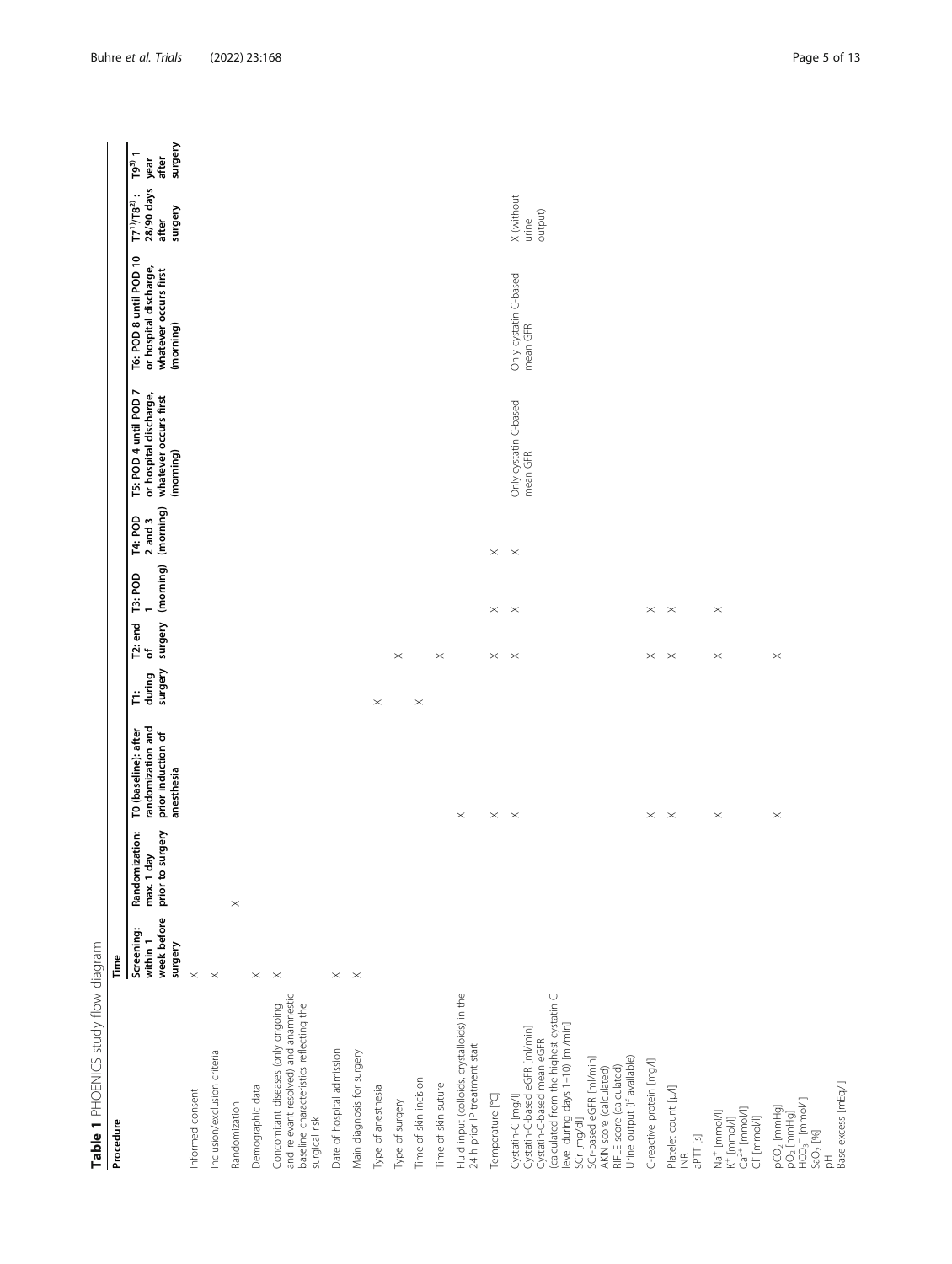| Table 1 PHOENICS study flow diagram (Continued)<br>Procedure                                                                                                                       | Time                                             |                                                        |                                                                               |                        |                                                                              |                             |                                            |                                                                                       |                                                                                        |                                                       |                                        |
|------------------------------------------------------------------------------------------------------------------------------------------------------------------------------------|--------------------------------------------------|--------------------------------------------------------|-------------------------------------------------------------------------------|------------------------|------------------------------------------------------------------------------|-----------------------------|--------------------------------------------|---------------------------------------------------------------------------------------|----------------------------------------------------------------------------------------|-------------------------------------------------------|----------------------------------------|
|                                                                                                                                                                                    | week before<br>Screening:<br>within 1<br>surgery | Randomization:<br>rgery<br>max. 1 day<br>prior to surg | randomization and<br>TO (baseline): after<br>prior induction of<br>anesthesia | surgery<br>during<br>Ë | surgery<br>T <sub>2</sub> : end<br>Ⴆ                                         | (morning)<br><b>T3: POD</b> | (morning)<br><b>T4: POD</b><br>$2$ and $3$ | T5: POD 4 until POD 7<br>or hospital discharge,<br>whatever occurs first<br>(morning) | T6: POD 8 until POD 10<br>or hospital discharge,<br>whatever occurs first<br>(morning) | 28/90 days<br>$17^{10}/18^{20}$ :<br>surgery<br>after | surgery<br>$T9^{3)}1$<br>after<br>year |
| Hb [g/d]<br>Hct [%]                                                                                                                                                                |                                                  |                                                        | $\times$                                                                      |                        | $\! \times$                                                                  | $\times$                    | $\times$                                   |                                                                                       |                                                                                        |                                                       |                                        |
| Lactate [mmol/l]                                                                                                                                                                   |                                                  |                                                        | $\times$                                                                      |                        | $\! \times$                                                                  | $\times$                    | $\! \times$                                |                                                                                       |                                                                                        |                                                       |                                        |
| ScvO <sub>2</sub> [%] (if available)                                                                                                                                               |                                                  |                                                        | $\! \times$                                                                   |                        | $\times$                                                                     | $\times$                    |                                            |                                                                                       |                                                                                        |                                                       |                                        |
| Administered IP volume [ml]                                                                                                                                                        |                                                  |                                                        |                                                                               |                        | administration (max 24 h)<br>During the duration of IP                       |                             |                                            |                                                                                       |                                                                                        |                                                       |                                        |
| output, estimated intra-operative blood<br>Fluid input [m] (every i.v. medication,<br>Fluid output [ml] (drainage, urine<br>applied blood products)<br>$ 0$ ss)                    |                                                  |                                                        | Cumulative from T0 until T4                                                   |                        |                                                                              |                             |                                            |                                                                                       |                                                                                        |                                                       |                                        |
| Estimated intra-operative blood loss<br>$\boxed{\Xi}$                                                                                                                              |                                                  |                                                        |                                                                               |                        | $\! \times$                                                                  |                             |                                            |                                                                                       |                                                                                        |                                                       |                                        |
| HR [beats/min]<br>MAP [mmHg]                                                                                                                                                       |                                                  |                                                        | $\times$                                                                      | $\stackrel{*}{\times}$ | $\times$                                                                     | $\overline{\times}$         | $\stackrel{*}{\times}$                     |                                                                                       |                                                                                        |                                                       |                                        |
| CVP [mmHg] (if available)<br>SAP [mmHg]<br>DAP [mmHg]                                                                                                                              |                                                  |                                                        | $\times$                                                                      | $\stackrel{*}{\times}$ | $\times$                                                                     |                             |                                            |                                                                                       |                                                                                        |                                                       |                                        |
| determine volume responsiveness (at<br>Hemodynamics as required to<br>least one variable)<br>. MAP [mmHg]<br>$\cdot$ SVI [ml/min <sup>2</sup> ]<br>- SV [ml]<br>1961 WS<br>1961 WS |                                                  |                                                        |                                                                               |                        | administration to assess<br>volume responsiveness<br>**During duration of IP |                             |                                            |                                                                                       |                                                                                        |                                                       |                                        |
| Major post-operative complications (in-<br>cluding renal)                                                                                                                          |                                                  |                                                        |                                                                               |                        |                                                                              | $\times$                    | $\! \times$                                | $\times$                                                                              | $\! \times$                                                                            | $\times$                                              |                                        |
| Date and time of hospital discharge (if<br>applicable)                                                                                                                             |                                                  |                                                        |                                                                               |                        |                                                                              | At hospital discharge       |                                            |                                                                                       |                                                                                        | $\! \times$                                           |                                        |
| Fulfilment of fit for discharge from<br>hospital criteria (PADS)                                                                                                                   |                                                  |                                                        |                                                                               |                        |                                                                              | Daily until fulfillment     |                                            |                                                                                       |                                                                                        | $\times$                                              |                                        |
| Transfer to ICU/IMC                                                                                                                                                                |                                                  |                                                        |                                                                               |                        | $\times$                                                                     |                             |                                            |                                                                                       |                                                                                        |                                                       |                                        |
| Date of ICU admission (if applicable)                                                                                                                                              |                                                  |                                                        |                                                                               |                        |                                                                              | At ICU admission            |                                            |                                                                                       |                                                                                        |                                                       |                                        |
| Date and time of discharge from ICU (if<br>applicable)                                                                                                                             |                                                  |                                                        |                                                                               |                        |                                                                              | At ICU discharge            |                                            |                                                                                       |                                                                                        | $\times$                                              |                                        |
| Fit for ICU discharge criteria (if<br>applicable)                                                                                                                                  |                                                  |                                                        |                                                                               |                        |                                                                              | Daily until fulfillment     |                                            |                                                                                       |                                                                                        | $\! \times$                                           |                                        |
| Use of renal replacement therapy (RRT)                                                                                                                                             |                                                  |                                                        |                                                                               |                        | $\! \times$                                                                  | $\times$ $\times$           | $\times$                                   | $\times$                                                                              |                                                                                        |                                                       |                                        |
| Mechanical ventilation                                                                                                                                                             |                                                  |                                                        | $\times$                                                                      | $\times$               | $\mathbb{\times}$                                                            |                             | $\mathbb{R}^2$                             | $\overline{\phantom{1}}$ $\times$                                                     |                                                                                        |                                                       |                                        |
| Vasoactive/inotropic drugs                                                                                                                                                         |                                                  |                                                        | Continuously                                                                  |                        |                                                                              |                             |                                            |                                                                                       |                                                                                        |                                                       |                                        |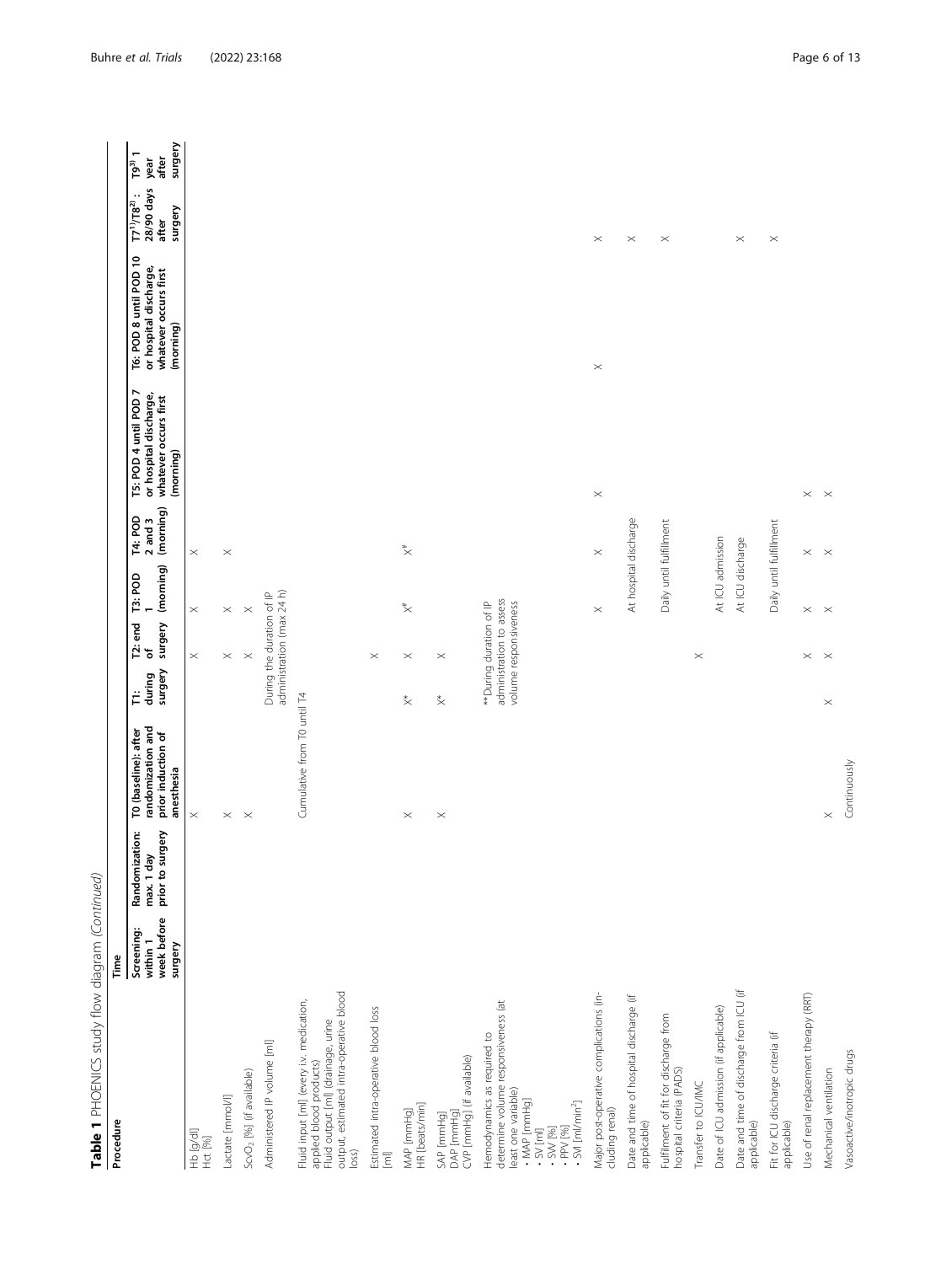| Procedure                                                              | Time                                                    |                                                  |                                                                               |              |                  |                |                                                                      |                                                                                       |                                                                                        |                                                            |                                       |
|------------------------------------------------------------------------|---------------------------------------------------------|--------------------------------------------------|-------------------------------------------------------------------------------|--------------|------------------|----------------|----------------------------------------------------------------------|---------------------------------------------------------------------------------------|----------------------------------------------------------------------------------------|------------------------------------------------------------|---------------------------------------|
|                                                                        | week before<br><b>Screening:</b><br>within 1<br>surgery | prior to surgery<br>Randomization:<br>max. 1 day | randomization and<br>TO (baseline): after<br>prior induction of<br>anesthesia | during       | T2: end<br>of    | <b>T3: POD</b> | surgery surgery (morning) (morning)<br>$2$ and $3$<br><b>T4: POD</b> | T5: POD 4 until POD 7<br>or hospital discharge,<br>whatever occurs first<br>(morning) | T6: POD 8 until POD 10<br>or hospital discharge,<br>whatever occurs first<br>(morning) | 28/90 days year<br>$17^{10}/18^{20}$ :<br>surgery<br>after | surgery<br>$\overline{19}^3$<br>after |
| . Administered drug<br>Dosage/volume                                   |                                                         |                                                  |                                                                               |              |                  |                |                                                                      |                                                                                       |                                                                                        |                                                            |                                       |
| Applied blood products<br>• Administered drug<br>Dosage/volume         |                                                         |                                                  |                                                                               | Continuously |                  |                |                                                                      |                                                                                       |                                                                                        |                                                            |                                       |
| Crystalloid/albumin<br>• Administered drug<br>Dosage/volume            |                                                         |                                                  |                                                                               |              | Whenever applied |                |                                                                      |                                                                                       |                                                                                        |                                                            |                                       |
| Basal infusion (volume)<br>Contrast agents<br>Antibiotics<br>Diuretics |                                                         |                                                  | Whenever applied                                                              |              |                  |                |                                                                      |                                                                                       |                                                                                        |                                                            |                                       |
| (Serious) adverse events                                               |                                                         |                                                  | Continuously                                                                  |              |                  |                |                                                                      |                                                                                       |                                                                                        |                                                            |                                       |
| New RRT                                                                |                                                         |                                                  |                                                                               |              |                  |                |                                                                      |                                                                                       |                                                                                        | $\times$                                                   | $\times$                              |
| Mortality (in-hospital/out of hospital)<br>and cause                   |                                                         |                                                  |                                                                               |              | $\times$         | $\times$       | $\times$                                                             | $\times$                                                                              | $\times$                                                                               | $\times$                                                   | $\times$                              |
| Study termination                                                      |                                                         |                                                  |                                                                               |              | At termination   |                |                                                                      |                                                                                       |                                                                                        |                                                            |                                       |
| *At least every 30 min<br>"MAP if available<br>** As required          |                                                         |                                                  |                                                                               |              |                  |                |                                                                      |                                                                                       |                                                                                        |                                                            |                                       |

 $\frac{10}{2}$  5 days<br> $\frac{20}{4}$  14 days<br> $\frac{30}{4}$  30 days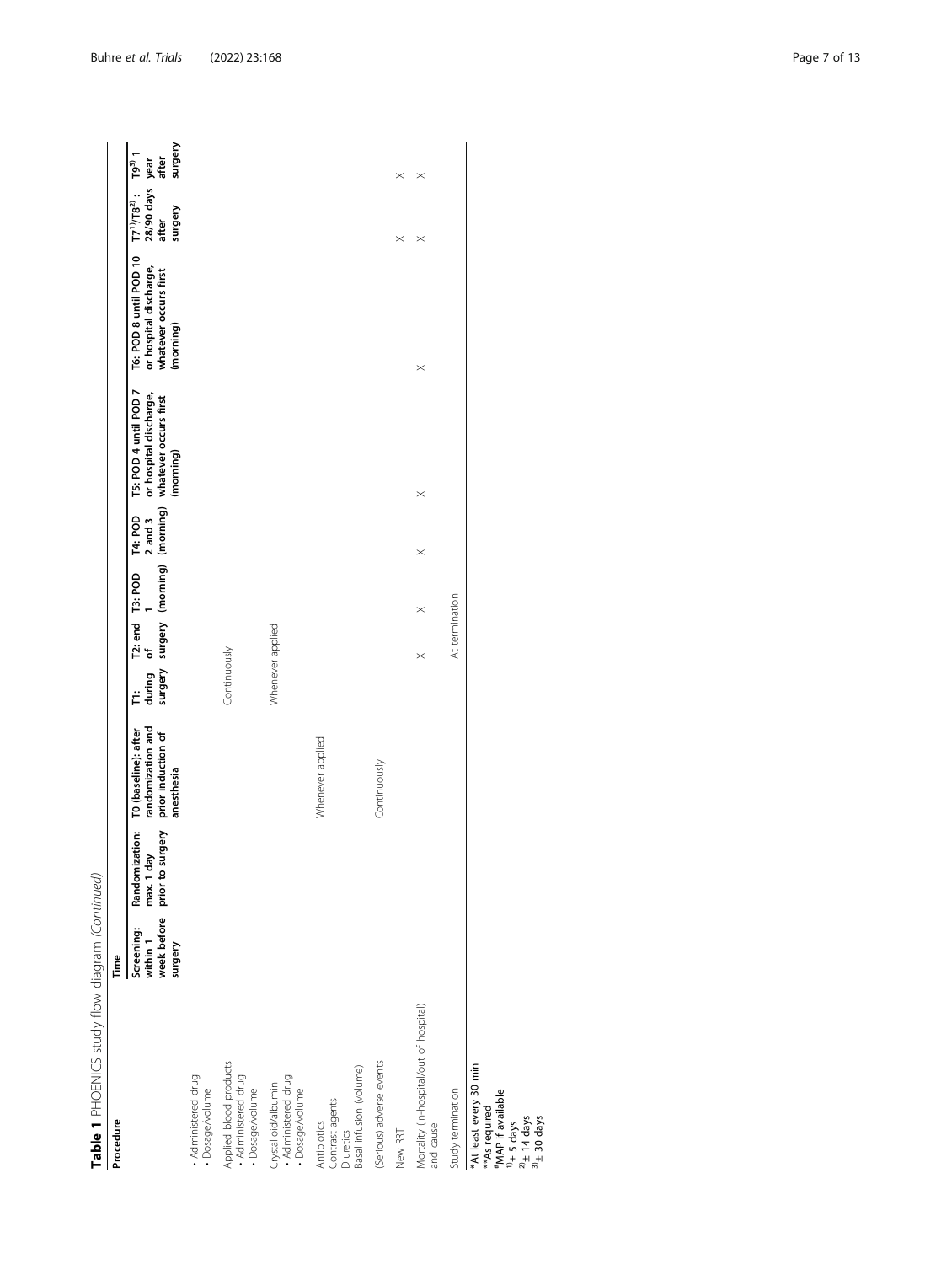## <span id="page-7-0"></span>Table 2 Secondary variables

| Safety parameters                                                                                                                                                                                                                                                                                                                                                                                                                                                                                                                                                                                                                                                                                                                                                                                                                                                                                                                                                                                                                  | <b>Efficacy parameters</b>                                                                                                                                                                                                                                                                                                                                                                                                                                                                                                                                                                                                                                                                                                                                                                                                                                                                                                                                                                   | <b>Other variables</b>                                                                                                                                                                                                                                                                                                                                                                                                                                                                                                                                                                                                                    |
|------------------------------------------------------------------------------------------------------------------------------------------------------------------------------------------------------------------------------------------------------------------------------------------------------------------------------------------------------------------------------------------------------------------------------------------------------------------------------------------------------------------------------------------------------------------------------------------------------------------------------------------------------------------------------------------------------------------------------------------------------------------------------------------------------------------------------------------------------------------------------------------------------------------------------------------------------------------------------------------------------------------------------------|----------------------------------------------------------------------------------------------------------------------------------------------------------------------------------------------------------------------------------------------------------------------------------------------------------------------------------------------------------------------------------------------------------------------------------------------------------------------------------------------------------------------------------------------------------------------------------------------------------------------------------------------------------------------------------------------------------------------------------------------------------------------------------------------------------------------------------------------------------------------------------------------------------------------------------------------------------------------------------------------|-------------------------------------------------------------------------------------------------------------------------------------------------------------------------------------------------------------------------------------------------------------------------------------------------------------------------------------------------------------------------------------------------------------------------------------------------------------------------------------------------------------------------------------------------------------------------------------------------------------------------------------------|
| <b>Renal function</b><br>$\cdot$ Cystatin-C<br>• Serum creatinine<br>· Cystatin-C-based estimated glomerular filtration rate (eGFR)<br>• Lowest cystatin-C-based eGFR PODs 1-10<br>· Serum creatinine-based eGFR<br>$\cdot$ AKIN and RIFLE score <sup>2</sup><br>$\cdot$ Urine output <sup>3</sup><br>Coagulation<br>· Platelet count<br>· International normalized ratio<br>• Activated partial thromboplastin time<br><b>Inflammation</b><br>• C-reactive protein<br><b>Adverse events</b><br>· (Serious) adverse events/reactions<br>Calculated red blood cell loss<br>Estimated intra-operative blood loss<br>Outcome<br>• Composite of mortality and major post-operative complica-<br>tions (including renal) until day 90<br>• Length of stay (LOS):<br>LOS in the hospital<br>LOS in the intensive care unit <sup>3</sup><br>Fit for discharge from ICU/hospital <sup>4</sup><br>• Hours on mechanical ventilation<br>· In-hospital/out of hospital mortality (including cause)<br>• (New) renal replacement therapy (RRT) | <b>Fluid administration</b><br>• Administration of IP volume<br><b>Fluid balance</b><br>• Fluid input and output<br>Hemodynamics/vital signs<br>• Heart rate<br>• Temperature<br>• Mean arterial pressure (MAP)<br>· Systolic arterial blood pressure<br>· Diastolic arterial blood pressure<br>• Central venous pressure <sup>3</sup><br>at least one of the following parameters<br>(volume algorithm):<br>· Stroke volume (SV)<br>• Stroke volume variation (SVV)<br>· Stroke volume index (SVI)<br>• Pulse pressure variation (PPV)<br>• Mean arterial blood pressure (MAP)<br>Laboratory data<br>• Arterial blood gas analysis<br>Partial pressure of carbon dioxide<br>Partial pressure of oxygen<br>Bicarbonate<br>Arterial oxygen saturation<br>pH<br>Base excess<br>Lactate<br>Hemoglobin<br>Hematocrit<br>• Central venous oxygen saturation <sup>3</sup><br>· Serum electrolytes<br>Sodium<br>Potassium<br>Calcium<br>Chloride<br>Major post-operative complications <sup>5</sup> | Demographic data and medical history<br>$\cdot$ Age<br>$\cdot$ Gender<br>• Height<br>• Weight<br>• Ethnicity<br>• Concomitant diseases and anamnestic baseline<br>characteristics reflecting the surgical risk<br>• Fluid input in the 24 h prior IP treatment start<br>Surgery related data<br>• Main diagnosis leading to surgery<br>• Type of anesthesia<br>• Type of surgery<br>· Time of skin incision/suture<br><b>Concomitant medication</b><br>• Antibiotic therapy<br>• Contrast agents<br>• Diuretics<br>· Vasoactive/inotropic drugs<br>• Blood products<br>• Basal infusion administration<br>· Crystalloid solutions/albumin |

<sup>1</sup>Calculated from the highest cystatin-C level during days 1–10, or hospital discharge, whatever occurs first <sup>2</sup> according to Banchaw at al. 2008 [33] Reference for the calculation of AKIN and RIELE correction the pre-o <sup>2</sup> According to Bagshaw et al. 2008 [33]. Reference for the calculation of AKIN and RIFLE scores is the pre-operative creatinine value at baseline; missing baseline

creatinine levels will be estimated [[18](#page-12-0)] <sup>3</sup>If applicable/if available

 $^{4}$ According to Marshall et al. 1997 [[19\]](#page-12-0) <sup>5</sup>Including renal, defined according to the statement of the ESA-ESICM joint taskforce on perioperative outcome [36]. The classifications of complications into

"major" will be done if graded as moderate or severe

#### **Outcomes**

#### Primary outcome

The primary outcome is the mean difference in cystatin-C-based eGFR calculated from the highest cystatin-C level measured during PODs 1–3. This difference is calculated for the change from the pre-operative baseline eGFR value. Measurements of cystatin-C in serum are performed in a central laboratory, blinded for patient allocation. Cystatin-C-based eGFR is calculated based on the equation developed by Inker et al. [[21\]](#page-12-0).

## Secondary outcomes

Secondary variables (listed in Table 2) will provide further information on the safety and efficacy of the 6% HES solution. The date and time of assessment are documented for all variables. The assessments and corresponding time points are summarized in the PHOENICS study flow diagram (Table [1\)](#page-4-0).

Laboratory analyses are performed in local laboratories of the sites, except for cystatin-C, which is determined in a central laboratory for all centers.

The investigator must record all (serious) adverse events ((S)AEs) occurring during the study on the appropriate eCRF page. All SAEs except those exempted from expedite reporting must be reported to the sponsor within 24 h (one working day) of the investigator becoming first knowledge. The sponsor will notify the competent authorities, IECs, and all concerned investigators about suspected unexpected serious adverse reactions in line with pertinent legal requirements.

### Sample size

The primary objective of this study is to demonstrate non-inferiority of treatment with Volulyte 6% versus Ionolyte with respect to the prevention of relevant renal changes, quantified by the treatment group mean difference in change from the pre-operative baseline eGFR value to the eGFR value calculated from highest cystatin-C levels measured during post-operative days 1–3.

A *t*-test ( $\alpha$  = 0.025 one-tailed) with a non-inferiority margin of  $\delta = 8.1$  mL/min/1.73 m<sup>2</sup>, corresponding to 9% of the lower limit of the normal range of GFR of 90mL/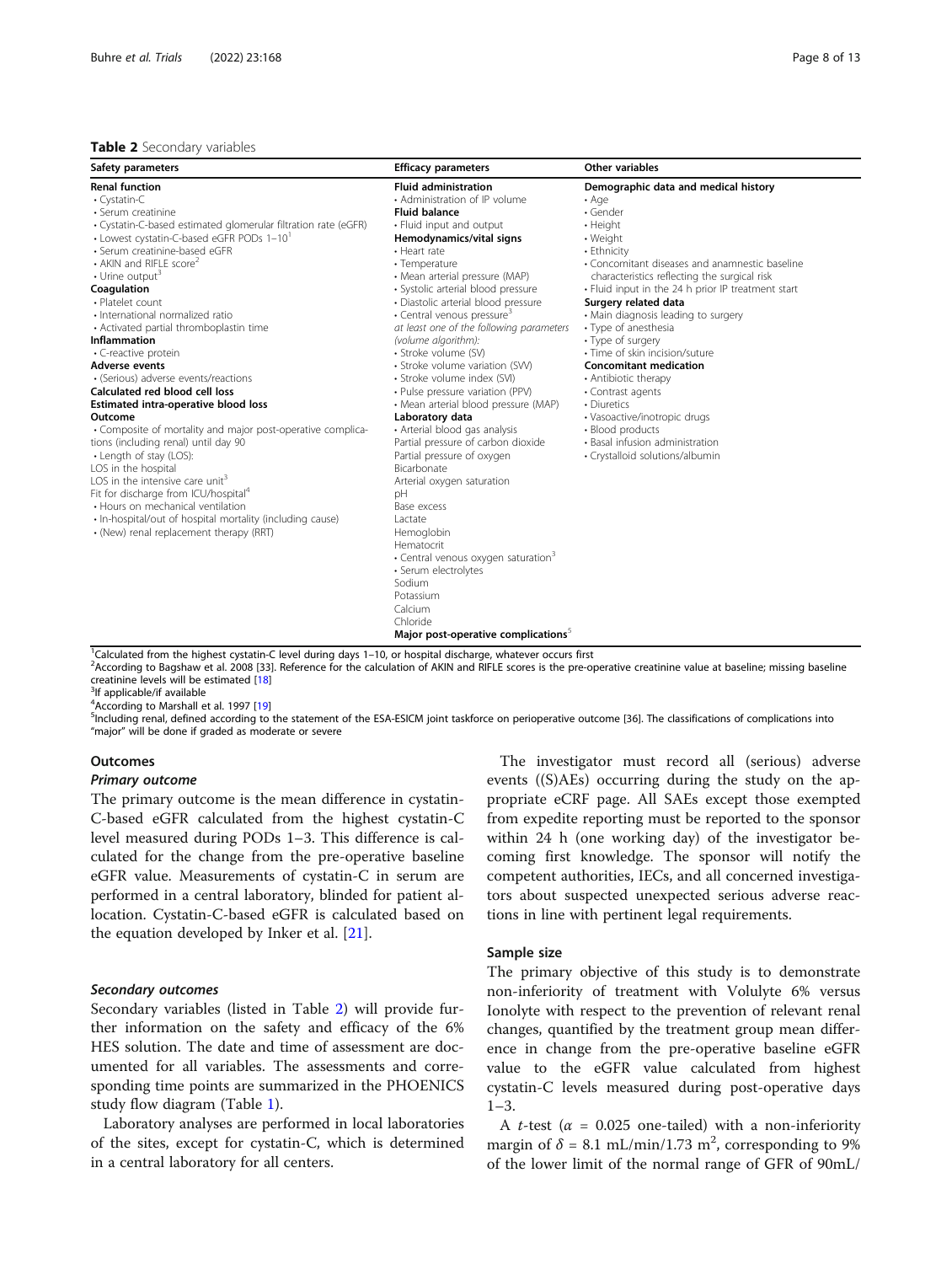$min/1.73$  m<sup>2</sup> (National Kidney Foundation 2002), was used for the sample size calculation. The EMA recommended in their final scientific advice (dated 22 January 2015) to use a non-inferiority margin lower than 10%. The standard deviation of the primary efficacy endpoint was assumed to be the same in both treatment arms and was estimated to be 52.5 mL/min/1.73 m<sup>2</sup> based on data reported by Felicio and co-workers [[22\]](#page-12-0) and an estimated correlation coefficient of 0.5 for the correlation between pre-operative and post-operative eGFR values. It was further assumed that the real treatment group difference is zero.

Sample size estimation (power  $1-\beta=0.9$ ) resulted in 909 patients per group, i.e., 2280 patients in total, including a drop-out rate of 20% (SAS PROC POWER). This sample size also covers the secondary composite variable "mortality/major post-operative complications (including renal) until day 90."

The drop-out rate is monitored during the study in order to adjust the sample size in case the drop-out rate exceeds 20%.

## Randomization, blinding, and unblinding

Assignment to study treatment is randomized in a 1:1 ratio, stratified by site. An Interactive Response Technology System (IRTS) is used for randomization of patients (random permuted blocks of variable size) and IP supply.

The treatment group randomization list and the IP kits list are generated prior to the initiation of the study by the IRTS vendor and approved by an unblinded statistician (not involved in the study data analyses). Eligible patients are enrolled by the investigator and randomized by the IRTS.

Investigators and medical staff as well as study participants are blinded to the study treatment. Emergency unblinding will only be done via the IRTS by an investigator and/or dedicated authorized personnel (e.g., Pharmacovigilance Department of the Sponsor).

## Statistical methods

All programming of tables, figures, listings, and statistical analyses will be performed using SAS<sup>®</sup> version 9.4 or higher. The planned statistics will be done in accordance with guideline ICH E9.

## Primary endpoint

The mean difference in cystatin-C-based eGFR, calculated from the highest cystatin-C level measured during PODs 1–3, will be estimated with a two-sided 95% confidence interval by analyzing the change from the preoperative baseline eGFR value in an analysis of covariance model, which includes treatment and study site as factors and baseline eGFR as a covariate. Non-inferiority

of Volulyte 6% compared to Ionolyte will be tested with a one-sided contrast ( $\alpha$  = 0.025) for a non-inferiority margin of  $\delta = 8.1$  mL/min/1.73 m<sup>2</sup> (see the "Sample size" section for justification). The primary endpoint will be analyzed in the full analysis set (FAS) and in the perprotocol analysis set (PPS). Since the use of the FAS may not be conservative in a non-inferiority trial (ICH-E9 guideline) [\[23](#page-12-0)], the non-inferiority test performed in both datasets is considered as co-primary.

By definition, the FAS will comprise all patients reaching the post-operative period and monitored at least once with respect to the changes in cystatin-C-based eGFR. The results of both analyses (i.e., PPS and FAS) will be compared and possible differences assessed.

Secondary outcomes will be compared by means of descriptive statistics and appropriate statistical tests (time to event analyses (Kaplan-Meier plots, Cox regression), analysis of covariance, logistic regression, Mann-Whitney *U* test,  $x^2$  test).

Strong efforts will be made to collect all data points in the study (e.g., by training of investigators and other authorized staff, regular monitoring of data entries). Missing pre-operative baseline values for serum creatininebased eGFR will be imputed by assuming a numerical value at the lower end of the normal range (i.e., 75 ml/ min per  $1.73 \text{ m}^2$ ). The corresponding missing serum creatinine value will be estimated based on the simplified "modification of diet in renal disease" formula based on age, race, and sex  $[24]$ . Details are outlined in the respective statistical analysis plan.

No interim analyses are planned.

#### Trial ethics and governance

This clinical study is being conducted in accordance with the Declaration of Helsinki and in compliance with the study protocol, Good Clinical Practice (GCP), designated SOPs, and local laws and regulations relevant to the country of conduct. The study protocol (version 4.5 for Germany, dated 5 November 2019) was approved by the respective competent authorities and ethic committees involved and used as the basis for this manuscript (country-specific protocol modifications not considered). The study is registered at the European clinical trial database EudraCT database, No.: 2016-002162-30, and in the [ClinicalTrials.gov](http://clinicaltrials.gov) Protocol Registration and Results System, [ClinicalTrials.gov](http://clinicaltrials.gov) ID: NCT03278548.

Written informed consent, in accordance with the origins of the Declaration of Helsinki and the applicable laws of the country, has to be obtained from all patients before entering the study. Informed consent forms for individual countries are available from the corresponding author upon request. The investigator explains the nature, purpose, and risks of the study and provides the patient with a copy of the patient information. The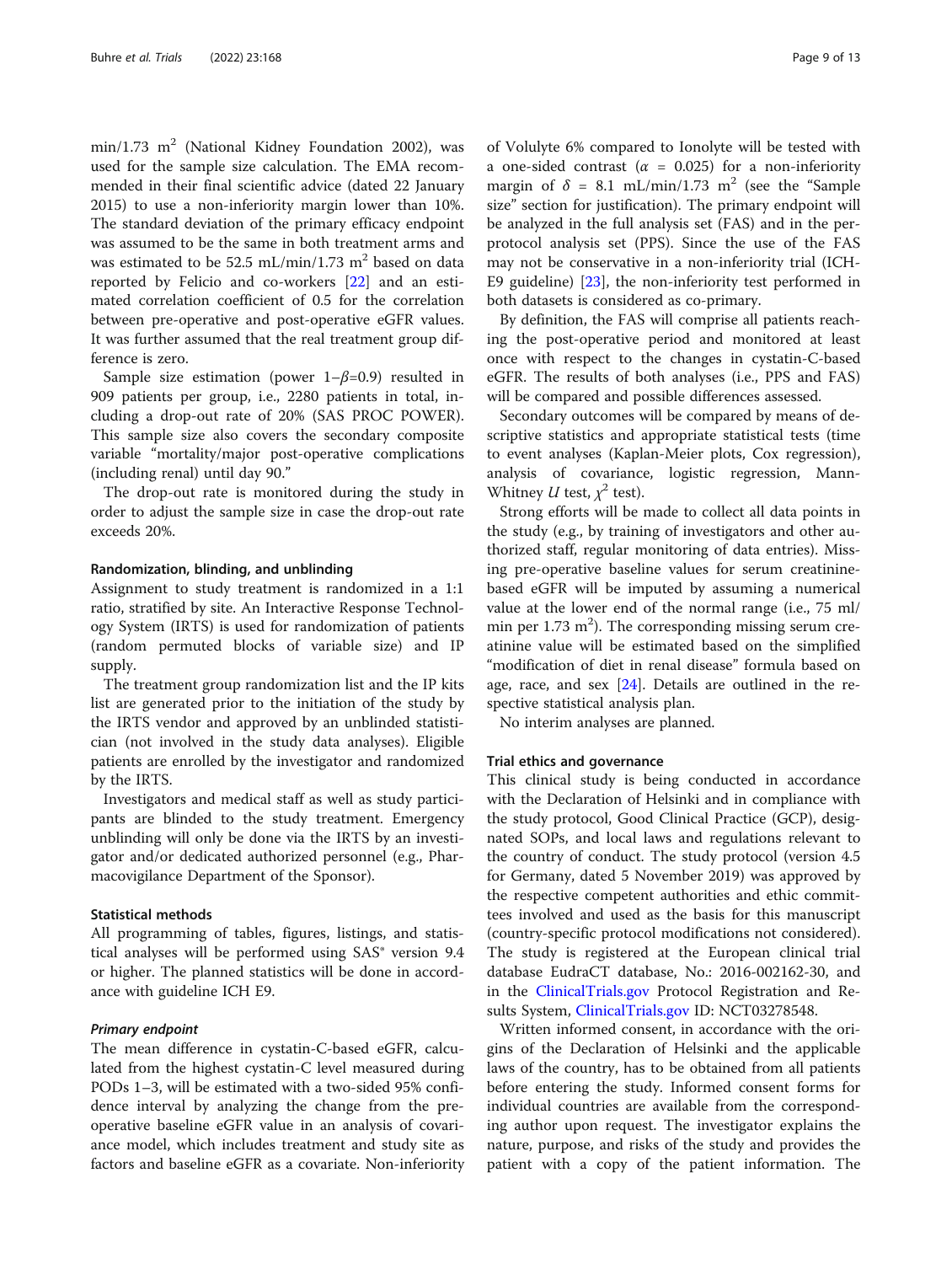patient will be given sufficient time to consider the study's implications before deciding whether to participate. There is no compensation for trial participation. All study participants are insured in accordance with the respective national legislations.

Information for the patients on the handling of their personal medical data and on the storage and handling of blood samples is part of the informed consent form. Blood samples that are collected specifically for this clinical study are kept until the end of the clinical study. Any remaining blood samples are destroyed after the completion of the clinical study. Storage of biological specimens for future research is not planned.

In case of any amendments to the protocol that would directly affect the patient's participation in the study, the informed consent form will be amended, and the patient's informed re-consent will be obtained, unless the patient has completed all procedures prior to the effectiveness of the corresponding amendments to the protocol.

Protocol amendments will be submitted to the concerned independent ethics committees (IECs) and competent authorities in line with pertinent regulatory requirements.

An independent audit at the study site may take place at any time during or after the study.

Any party (e.g., domestic and foreign regulatory authorities, the sponsor, and/ or authorized representatives of the sponsor such as monitors and auditors) with direct access takes all reasonable precautions within the constraints of the applicable regulatory requirements to maintain the confidentiality of patient identities and sponsor proprietary information. All patient data obtained in the context of the clinical trial are subject to data protection. The patient's name in addition to other personal data (excluding age and sex) are not to be disclosed by the investigator. The storage of data for statistical assessment shall likewise be performed only under the patient's study identification. Only the investigator will have the means to identify a patient's name/ other personal details via the study identification. If personal data and study-related documentation are stored and processed, the requirements of pertinent data protection legislation are to be observed.

Data generated in this study is recorded using a computerized system in accordance with applicable regulations. The system generates an individual eCRF for each patient participating in the study. Data entry is done by the respective site investigators, in part supported by study nurses. The responsibilities of the investigator, monitor, and sponsor of this clinical trial as regards to handling of data, storage of data, planning, assessment, and quality assurance are according to the recommendations on "International Conference on Harmonisation Topic E 6 Guideline for Good Clinical Practice."

Authorized, qualified representatives of the sponsor will visit investigational sites in regular intervals as defined in the monitoring plan, to verify adherence to protocol and local legal requirements, to perform source data verification, and to assist the investigator in studyrelated activities. As a quality measure for monitoring, respective visits are reported to the study management (e.g., to define suitable corrective and preventive actions). In case the monitor identifies non-adherence to the protocol or legal requirements including data protection and data security requirements, a re-training will be performed, and its adherence will be subsequently strictly controlled.

Withdrawal of individual patients from treatment or from the study respectively could be caused by protocol deviation (e.g., dosing regimen, failure to comply with protocol).

A Data Safety Monitoring Board (DSMB), not involved in study conduct, consisting of two clinicians (one of them appointed as chair) and a biometrician, will monitor the progress of this study with a focus on safety as well as efficacy data.

The criteria for the study termination include unexpected safety concerns assessed by the DSMB.

## **Discussion**

This study aims to provide data regarding the safety and efficacy of 6% HES 130/0.4 solutions in patients with hypovolemia due to surgery-induced acute blood loss. In contrast to previously published pragmatic studies comparing HES-containing solutions to crystalloid solutions in critically ill patients [\[25](#page-12-0)–[27\]](#page-12-0), the study design of this clinical trial aims to ensure that the HES 130 containing IP is administered in line with approved dosing recommendations and respecting contraindications. Hemodynamic stabilization is guided in accordance with established hemodynamic algorithms [\[13](#page-12-0)–[15\]](#page-12-0) and in accordance with the practice of the local investigator.

The primary endpoint of this study is defined as "treatment group mean difference in change from the preoperative baseline cystatin-C-based eGFR to the eGFR that is calculated from the highest cystatin-C levels measured during post-operative days  $1-3$ ," in line with the scientific advice obtained by the CHMP. eGFR has been shown to be a prognostic indicator of post-operative renal complications, associated with survival [[28](#page-12-0), [29](#page-12-0)]. In addition, a decline of eGFR was found to be indicative for acute kidney injury [\[28](#page-12-0), [29\]](#page-12-0). eGFR can be calculated using defined formulas based on serum creatinine values or serum cystatin-C levels [[21\]](#page-12-0). As cystatin-C was considered a more reliable marker for kidney function than creatinine, the calculation of eGFR in this study is based on serum cystatin-C levels. The primary endpoint of this study is thus a reliable indicator for post-operative renal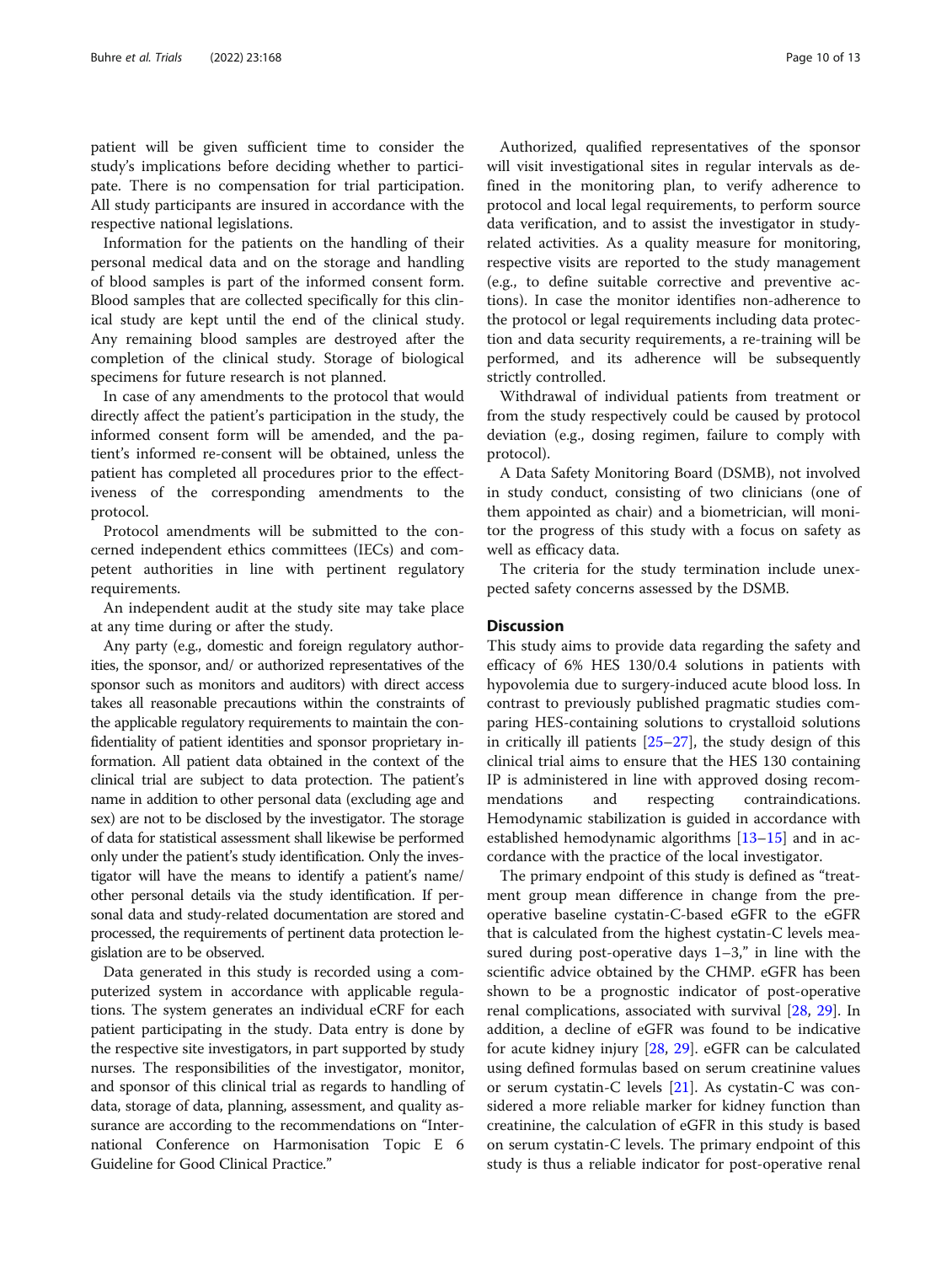complications and will allow to compare renal safety of HES 130 administration vs. crystalloid solutions in surgical patients after treatment of acute blood loss.

To demonstrate safety and efficacy for 6% HES 130/ 0.4 solutions, additional meaningful endpoints (e.g., coagulation, inflammation, hemodynamic variables, serum electrolytes, serum lactate levels, central venous oxygen saturation, length of hospital stay) will be compared between the groups. As major complications including renal impairment are frequently seen in high-risk surgery patients [\[10,](#page-11-0) [30](#page-12-0)], and long-term survival is strongly affected in patients with short-term surgical complications [[31](#page-12-0)–[33\]](#page-12-0), a combined secondary endpoint of postoperative complications (including renal) and death will also be analyzed exploratively.

The patient population of this study comprises patients with an increased risk: the age of eligible patients is in the range of  $> 40 - \leq 85$  years because it is known that several risk factors for post-operative morbidity and mortality increase with age. In particular, older age is associated with the development of acute kidney injury (AKI) [[18,](#page-12-0) [34,](#page-12-0) [35\]](#page-12-0). Furthermore, we include only patients with ASA Physical Status II–III because it has been shown that concomitant diseases are independent predictors for post-operative morbidity and mortality [[18](#page-12-0), [19,](#page-12-0) [30,](#page-12-0) [36](#page-12-0)]. Post-operative outcome also depends on the type of surgery: the mortality rate after abdominal surgery is up to 8.4% compared to a general postsurgical mortality rate of up to 1.7% [\[30](#page-12-0), [37,](#page-12-0) [38\]](#page-12-0). Moreover, the incidence of post-operative renal dysfunction after abdominal surgery was reported to be approximately 13% [[39\]](#page-12-0). Other types of surgery that are also associated with increased post-operative acute kidney injury are cardiovascular and orthopedic surgeries. In cardiac surgery, however, kidney function is influenced extensively by the use of cardiopulmonary bypass[[2,](#page-11-0) [40](#page-12-0)], and the mortality rate of older orthopedic surgical patients is usually lower compared to abdominal surgery [\[19](#page-12-0)].

In conclusion, this study will allow reliable assessment of the safety of HES 130 administration in surgical patients requiring volume therapy due to surgery-induced acute blood loss. Study results will substantially improve the availability of safety data on HES 130 solutions and allow to evaluate the safety of HES 130 administration in the surgical setting.

## Trial status

This clinical study is currently in the recruitment phase. To update the patient information on regulatory procedures regarding HES products (referral procedure according to Art. 107i of Directive 2001/83/EC, in October 2018 to June 2019), a temporary halt was induced which lasted from January 2019 to July 2019. Recruitment began on September 28, 2017, and the end of recruitment is expected in April 2022.

#### Abbreviations

AKD: Acute kidney disease; AKI: Acute kidney injury; aPTT: Activated partial thromboplastin time; ASA: American Society of Anesthesiologists; Ca<sup>2+</sup>: Calcium; Cl<sup>-</sup>: Chloride; CVP: Central venous pressure; DAP: Diastolic arterial pressure; DSMB: Data Safety Monitoring Board; eCRF: Electronic case report form; eGFR: Estimated glomerular filtration rate; EMA: European Medicines Agency; FAS: Full analysis set; GCP: Good Clinical Practice; Hb: Hemoglobin; HCO<sub>3</sub><sup>-</sup>: Hydrogen carbonate; Hct: Hematocrit; HES: Hydroxyethyl starch; HR: Heart rate; ICU: Intensive care unit; IEC: Independent ethics committee; INR: International norm ratio; IP: Investigational product; IRTS: Interactive Response Technology System; K<sup>+</sup>: Potassium; LOS: Length of stay; MAP: Mean arterial pressure; Na<sup>+</sup>: Sodium; PADS: Post-Anesthetic Discharge Scoring System; pCO<sub>2</sub>: Carbon dioxide partial pressure; pO<sub>2</sub>: Oxygen partial pressure; POD: Post-operative day; PPS: Per-protocol set; PPV: Pulse pressure variation; RIFLE: Risk, injury, failure, loss, end-stage renal disease; RRT: Renal replacement therapy; SaO<sub>2</sub>: Oxygen saturation; SAEs: Serious adverse events; SAP: Systolic arterial pressure; SCr: Serum creatinine; SOP: Standard operating procedure; SV: Stroke volume; SVI: Stroke volume index; SVV: Stroke volume variation

#### Acknowledgements

The authors would like to thank Reiner Tretter (Senior Manager Biostatistics, Fresenius Kabi, Germany) and Dr. Dirk Dormann (Vice President Medical Affairs I.V. Fluids, Fresenius Kabi, Germany) for supporting the preparation of this manuscript. The authors would like to thank all PHOENICS investigators for their contribution to the conduct of the study: Prof. Dr. Klimscha, Vienna, Austria; Dr. Kahn, Brussels, Belgium; Dr. Ongenae Gent, Belgium; Dr. Stessel Hasselt, Belgium; Dr. Baronica, Zagreb, Croatia; Dr. Persec, Zagreb, Croatia; Dr. Vymazal, Prague, Czech Republic; Dr. Tyll, Prague, Czech Republic; Dr. Novacek, Kolin, Czech Republic; Prof. Cholley, Paris, France; Dr. Mertes, Strasbourg, France; Dr. Boselli, Bourgoin Jallieu, France; Dr. Jaber, Montpellier, France; Prof. Constantin, Paris, France; Dr. Lasocki, Angers, France; Dr. Garnier, Paris, France; Dr. El Amine, Valenciennes, France; Dr. Kingler, Oldenburg, Germany; Prof. Weyland, Oldenburg, Germany; Prof. Dr. Gruenewald, Kiel, Germany; Prof. Wappler, Cologne, Germany; Prof. Zarbock, Münster, Germany; Prof Dr. Schäfer, Munich, Germany; Prof. Wulf, Marburg, Germany; Dr. Soukup, Cottbus, Germany; Prof. Dr. Scheeren, Groningen, the Netherlands; Prof. Dr Hollmann, Amsterdam, the Netherlands; Prof. Dr. Buhre, Maastricht, the Netherlands; Prof. Dr. Szczeklik, Krakow, Poland; Prof. Dr. Krzych, Katowice, Poland; Dr. Kudlinski, Zielona Gora, Poland; Prof. Gozdzik, Warsawa, Poland; Prof. Malas, Kielce, Poland; Prof. Owczuk, Gdansk, Poland; Dr. Kluzik, Poznan, Poland; Dr. Soro, Valencia, Spain; Prof. Diaz-Cambronero,Valencia, Spain; Dr. Garutti, Madrid, Spain; Dr. García del Valle, Alcorocn, Spain; Prof. Rodríguez Pérez, Gran Canaria, Spain; Dr. Martinez Castro, Madrid, Spain; Dr. Aldecoa, Valladolid, Spain; Dr. Felipe, Barcelona, Spain; Dr. De los Angeles Martin Pacetti, Malaga, Spain; and Dr. Ferrando, Barcelona, Spain.

#### Presentation

Not applicable

#### Authors' contributions

B. Braun und Fresenius Kabi were supported by AH and DS in designing the study and writing the study protocol. WB acts as coordinating investigator. WB, DdK, MGA, TS, MG, AZ, SD, MW, UB, TD, SSch, JFB, SDH, ZG, BC, TV, WS, HBC, MS, IG, RJ, and JB are responsible for conducting the study in all participating centers. WB, DdK, TS, MW, and UB drafted the manuscript. All authors read and approved the final version of the manuscript.

## Funding

Fresenius Kabi Deutschland GmbH has prepared the scientific advice meetings at EMA's Scientific Advice Working Party and provided the basis for the study design and protocol, supported by B. Braun Melsungen AG. B. Braun compiled the study protocol based on the EMA's scientific advice document, contracted the academic contract research organization of the European Society of Anaesthesiology and Intensive Care (ESAIC CTN-CRO) for clinical trial application to ethic committees, monitoring, and collection/analysis of study data. B. Braun acted as the initial sponsor and Fresenius Kabi as collaborator until 2019. The process of sponsorship transfer from B. Braun to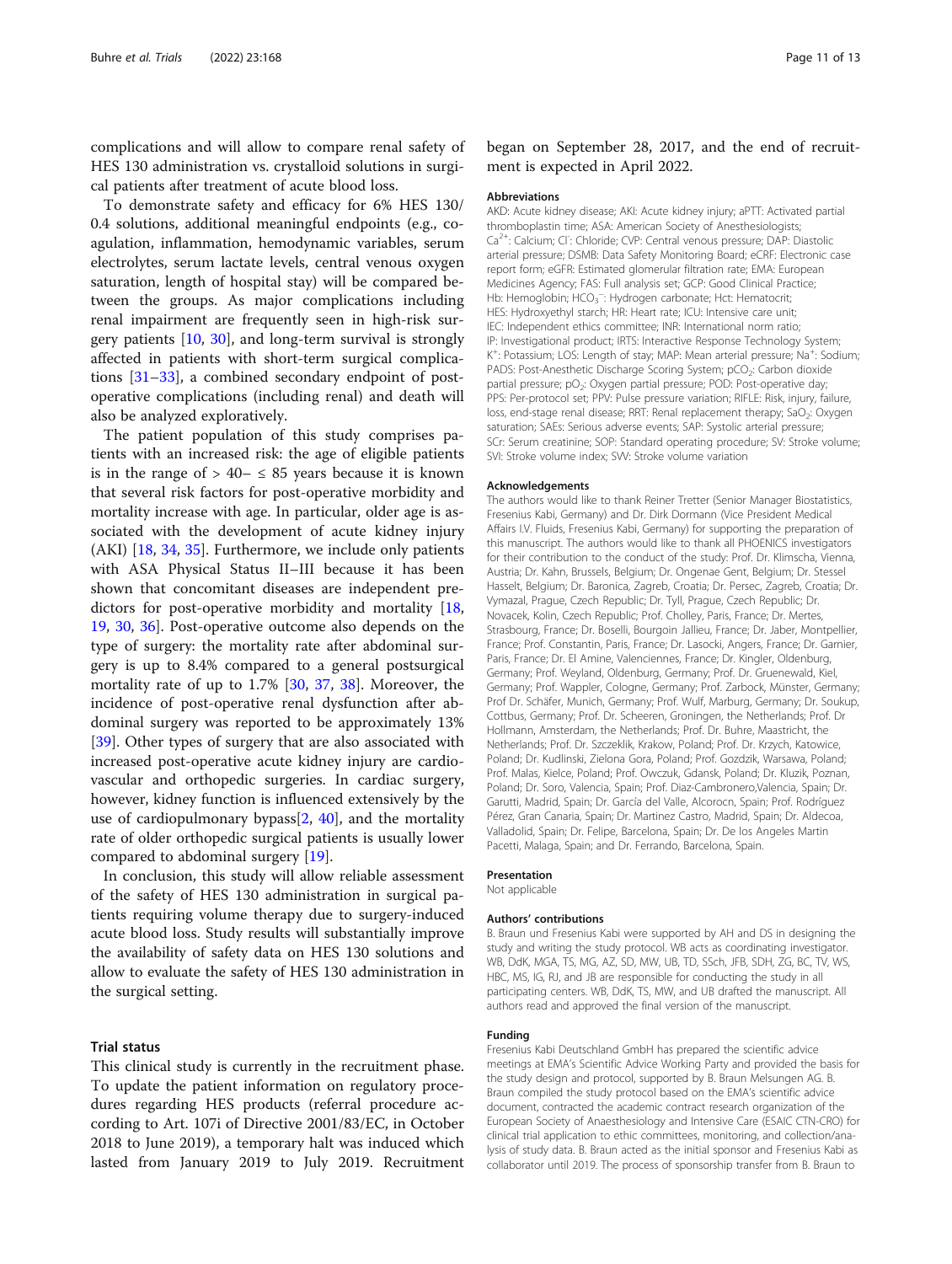<span id="page-11-0"></span>Fresenius Kabi took place until the end of March 2020. With the switch of sponsorship, the roles of collaborator, and sponsor changed accordingly. This clinical study is financed by Fresenius Kabi. Investigational test and reference products are produced and delivered by Fresenius Kabi to all participating sites.

## Availability of data and materials

It is intended to publish the study results. They may be published as scientific literature in peer-reviewed journals and may also be used in submissions to regulatory authorities. Where necessary, the analyzed study datasets will be shared with regulatory authorities upon request.

#### Declarations

#### Ethics approval and consent to participate

This study was approved by Medizinische Ethikkommission der Carl von Ossietzky Universität Oldenburg, reference number 2017-008. Written, informed consent to participate will be obtained from all participants.

#### Competing interests

Wolfgang Buhre is a member of the Steering Committee of the Prodigy Study (sponsored by Medtronic), POSE Study (supported by ESAIC), Designation Study (supported with a grant from ZonMw), and PI of the AMAZONE study (supported with grants from the Dutch Cancer Society and ESAIC). Ute Brauer, Tamara Dehnhardt, and Sonja Schmier are employees of B. Braun Melsungen AG. Martin Westphal is and Jean-Francois Baron was an employee of Fresenius Kabi. Thomas Scheeren received research grants and honoraria from Edwards Lifesciences (Irvine, CA, USA) and Masimo Inc. (Irvine, CA, USA) for consulting and lecturing and from Pulsion Medical Systems SE (Feldkirchen, Germany) for lecturing (all payments made to the institution). Matthias Grunewald has received honoraria from CSL Behring, GE Healthcare, Gruenenthal, and Vifor Pharma (all unrelated to the PHOENICS study). Donald Spahn's department is receiving grant support from Swiss National Science Foundation, the Swiss Society of Anesthesiology and Reanimation (SGAR), the Swiss Foundation for Anesthesia Research, Vifor SA, and Vifor (International) AG, Switzerland. Dr. Spahn is co-chair of the ABC-Trauma Faculty, sponsored by unrestricted educational grants from Novo Nordisk Health Care AG, Zurich, Switzerland; CSL Behring GmbH, Marburg, Germany; LFB Biomédicaments, Courtaboeuf Cedex, France; and Octapharma AG, Lachen, Switzerland. Dr. Spahn received honoraria/travel support for consulting or lecturing from Danube University of Krems, Austria; US Department of Defense, Washington, USA; European Society of Anesthesiology, Brussels, BE; Korean Society for Patient Blood Management, Seoul, Korea; Korean Society of Anesthesiologists, Seoul, Korea; Network for the Advancement of Patient Blood Management, Haemostasis and Thrombosis, Paris, France; Baxalta Switzerland AG, Volketswil, Switzerland; Bayer AG, Zürich, Switzerland; B. Braun Melsungen AG, Melsungen, Germany; Boehringer Ingelheim GmbH, Basel, Switzerland; Bristol-Myers-Squibb, Rueil-Malmaison Cedex, France and Baar, Switzerland; CSL Behring GmbH, Hattersheim am Main, Germany, and Berne, Switzerland; Celgene International II Sàrl, Couvet, Switzerland; Daiichi Sankyo AG, Thalwil, Switzerland; Haemonetics, Braintree, MA, USA; Instrumentation Laboratory (Werfen), Bedford, MA, USA; LFB Biomédicaments, Courtaboeuf Cedex, France; Merck Sharp & Dohme, Kenilworth, NJ, USA; PAION Deutschland GmbH, Aachen, Germany; Pharmacosmos A/S, Holbaek, Denmark; Pfizer AG, Zürich, Switzerland; Pierre Fabre Pharma, Alschwil, Switzerland, Portola Schweiz GmbH, Aarau, Switzerland; Roche Diagnostics International Ltd., Reinach, Switzerland; Sarstedt AG & Co., Sevelen, Switzerland and Nümbrecht, Germany; Shire Switzerland GmbH, Zug, Switzerland; Tem International GmbH, Munich, Germany; Vifor Pharma, Munich, Germany; Neuilly sur Seine, France and Villars-sur-Glâne, Switzerland; Vifor (International) AG, St. Gallen, Switzerland; and Zuellig Pharma Holdings, Singapore, Singapore. All other authors declare that they have no competing interests.

## Author details

<sup>1</sup> Division of Acute and Critical Medicine, Maastricht University Medical Centre, Maastricht, The Netherlands. <sup>2</sup>Department of Anesthesiology and Pain Medicine, Maastricht University Medical Centre, Maastricht, The Netherlands. <sup>3</sup>Department of Anesthesiology and Intensive Care Medicine, Pulmonary Engineering Group, University Hospital Carl Gustav Carus, Technische Universität Dresden, Dresden, Germany. <sup>4</sup>Department of Intensive Care and Resuscitation, Anesthesiology Institute, Cleveland Clinic, Cleveland, OH, USA.<sup>5</sup> Department of Outcomes Research, Anesthesiology Institute, Cleveland Clinic, Cleveland, OH, USA. <sup>6</sup>Department of Anesthesiology, University Medical Center Groningen, Groningen, The Netherlands. <sup>7</sup>Department of Anesthesiology and Intensive Care Medicine, University Hospital Schleswig-Holstein, Kiel, Germany. <sup>8</sup>Department of Anesthesiology and Operative Intensive Care Medicine, University Hospital Bonn, Bonn, Germany. <sup>9</sup>Institute of Anesthesiology, University and University Hospital of Zürich, Zürich, Switzerland. 10Anesthesiology, Intensive Care Medicine and OR Facilities, University and University Hospital of Zürich, Zürich, Switzerland. <sup>11</sup>Department of Anesthesiology, Intensive Care and Pain Medicine, University Hospital Muenster, Muenster, Germany. 12European Society of Anaesthesiology and Intensive Care, Brussels, Belgium. 13Fresenius Kabi Deutschland GmbH, Bad Homburg, Germany. 14Department of Medical Scientific Affairs, Hospital Care Division, B. Braun Melsungen AG, Melsungen, Germany. 15Department of Anesthesioloy and Perioperative Medicine, Gent University Hospital – Gent University, Ghent, Belgium. <sup>16</sup>Department of Anesthesiology and Intensive Care, University Hospital Center Sestre Milosrdnice, Zagreb, Croatia. 17Service d'Anesthésie-Réanimation, Hôpital Européen Georges Pompidou, Paris, France. <sup>18</sup>Department of Anesthesiology and Intensive Medicine, University Hospital Motol, Prague, Czech Republic. <sup>19</sup>Department of Anaesthesiology and Intensive Therapy, 5th Military Clinical Hosptial, Krakow, Poland. <sup>20</sup>Department of Anesthesiology and Intensive Care Medicine, Medical University of Graz, Graz, Austria. 21Department of Surgery, Clinic University Hospital, Valencia, Spain. 22Department of Anesthesia, Reanimation and Pain Therapy, Clinic University Hospital, Valencia, Spain. <sup>23</sup>Clinic of Anaesthesia and Intensive Care Medicine, Clinical Emergency Hospital of Bucharest, Bucharest, Romania. 24Department of Anaesthesia and Intensive Care Medicine, Faculty of Medicine, 'Carol Davila' University of Medicine and Pharmacy, Bucharest, Romania. <sup>25</sup>Clinic for Anesthesiology and Intensive Therapy, University Clinical Center Nis, School of Medicine, University of Nis, Nis, Serbia.

## Received: 21 September 2021 Accepted: 27 January 2022 Published online: 22 February 2022

#### References

- 1. Gutierrez G, Reines HD, Wulf-Gutierrez ME. Clinical review: hemorrhagic shock. Critical Care. 2004;8(5):373–81. <https://doi.org/10.1186/cc2851>.
- 2. Chappell D, Westphal M, Jacob M. The impact of the glycocalyx on microcirculatory oxygen distribution in critical illness. Current Opinion in Anaesthesiology. 2009;22(2):155–62. [https://doi.org/10.1097/ACO.0b013e32](https://doi.org/10.1097/ACO.0b013e328328d1b6) [8328d1b6.](https://doi.org/10.1097/ACO.0b013e328328d1b6)
- 3. Chappell D, Jacob M. Flüssigkeits- und Volumentherapie 2013 Fluid and volume therapy in 2013. Notfall + Rettungsmedizin. 2013;16:617–24.
- 4. Heringlake M, Heinze H, Brauer K. Perioperatives Flüssigkeitsmanagement Welches Volumen für welchen Patienten? Anasthesiologie Intensivmedizin Notfallmedizin Schmerztherapie. 2012;47(07/08):482–9. [https://doi.org/10.1](https://doi.org/10.1055/s-0032-1323570) [055/s-0032-1323570.](https://doi.org/10.1055/s-0032-1323570)
- 5. Yates DRA, Davies SJ, Milner HE, Wilson RJT. Crystalloid or colloid for goaldirected fluid therapy in colorectal surgery. British Journal of Anaesthesia. 2014;112(2):281–9. [https://doi.org/10.1093/bja/aet307.](https://doi.org/10.1093/bja/aet307)
- Martin C, Jacob M, Vicaut E, Guidet B, Van Aken H, Kurz A. Effect of waxy maize-derived hydroxyethyl starch 130/0.4 on renal function in surgical patients. Anesthesiology. 2013;118:387–94.
- 7. Boyd JH, Forbes J, Nakada TA, Walley KR, Russell JA. Fluid resuscitation in septic shock: a positive fluid balance and elevated central venous pressure are associated with increased mortality. Critical Care Medicine. 2011;39(2): 259–65. [https://doi.org/10.1097/CCM.0b013e3181feeb15.](https://doi.org/10.1097/CCM.0b013e3181feeb15)
- 8. Sadaka F, Juarez M, Naydenov S, O'Brien J. Fluid resuscitation in septic shock: the effect of increasing fluid balance on mortality. J Intens Care Med. 2014;29(4):213–7. <https://doi.org/10.1177/0885066613478899>.
- 9. Payen D, de Pont AC, Sakr Y, Spies C, Reinhart K, Vincent JL. A positive fluid balance is associated with a worse outcome in patients with acute renal failure. Crit Care. 2008;12(3):R74. [https://doi.org/10.1186/cc6916.](https://doi.org/10.1186/cc6916)
- 10. Bouchard J, Soroko SB, Chertow GM, Himmelfarb J, Ikizler TA, Paganini EP, et al. Fluid accumulation, survival and recovery of kidney function in critically ill patients with acute kidney injury. Kidney International. 2009;76(4): 422–7. <https://doi.org/10.1038/ki.2009.159>.